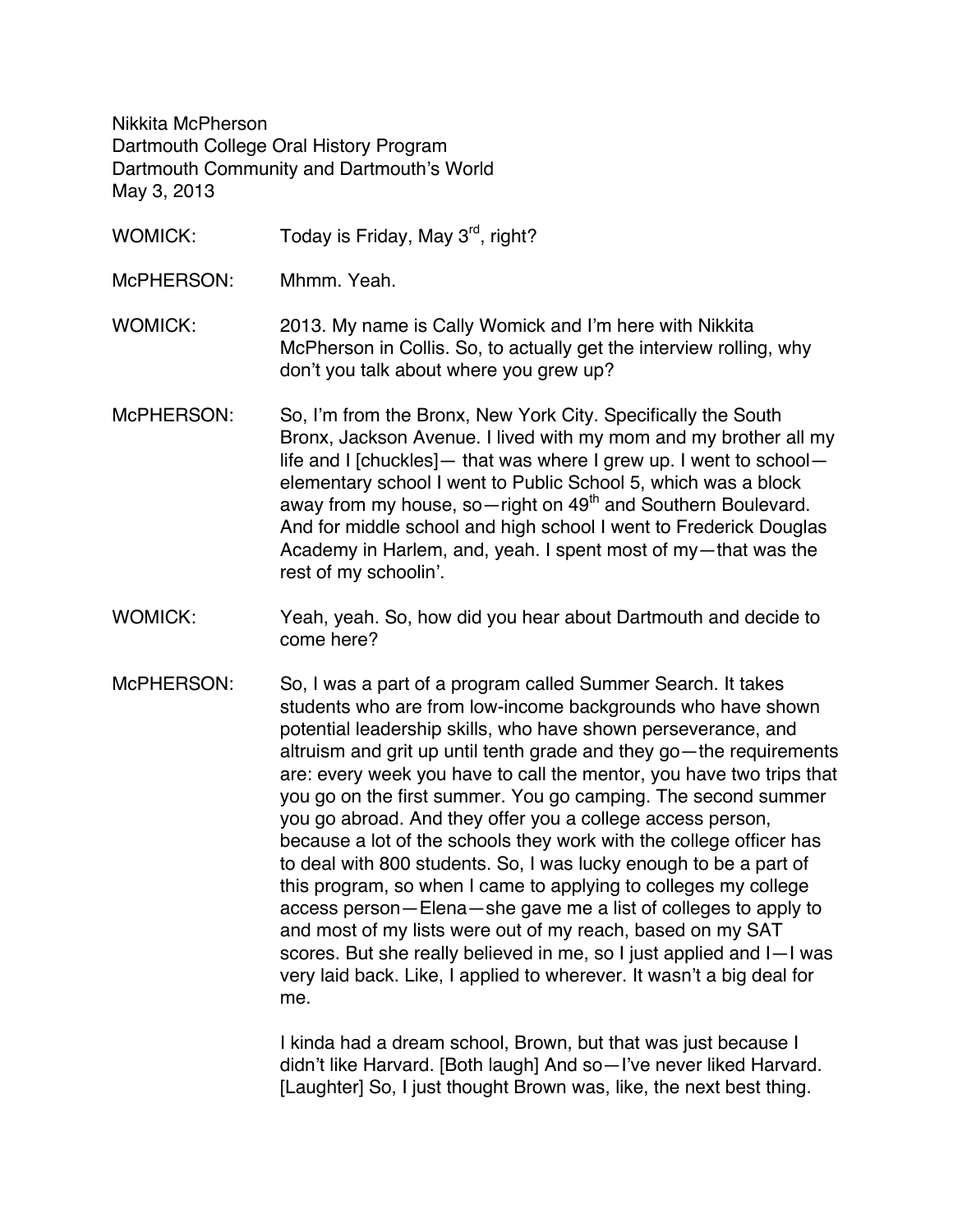So, but I realized throughout my senior year that I really didn't care where I ended up. So—terms of Dartmouth, I—five other girls had came to Dartmouth from my high school: Vicki Javier ['10], Shimul [Begum '12], Samantha Azinge ['12], Joan Leslie ['12], and Jalea Moses ['12]. And they—yeah, they were the first five girls, so I was the last person, so far, who's come from my high school. And that might say a lot. I don't know why. [Laughter]

But anyway, I was interested to go to Dartmouth. My high school AP European History teacher, he and his sister had like a quoteunquote "program" where she will take us to visit colleges. And this was her way of like tryin' to make sure we were—the playing field was level. 'Cause a lot of us *couldn't* visit colleges. So as soon as I stepped on Dartmouth's campus I was like, "Oh, like, I guess I should apply here." It was when the leaves were changing, October. And I just was like, "I have to come here." And so that's why I applied. I applied because it was beautiful, physically beautiful. And it just felt like a place that I could thrive and struggle and still thrive. And so, that's why I applied to Dartmouth.

That's how I—I didn't know it was Ivy until Dimensions when the snobby kid always asks you like, "How does it feel to be at an Ivy League school? What were your SAT scores?" Like, all those stupid questions. And that's when I found out it was Ivy League, was on my way to Dimensions. Um, which added a lot of...panic. But, I still didn't understand what being Ivy League meant, which is probably why I hated Harvard so much, 'cause it just seemed—it's like, isn't it more about how a person does than the name? But that's just how I thought about it. But, yeah.

- WOMICK: Yeah. So wha'd you think of Dimensions?
- McPHERSON: I—I actually hung out with people who I—I hung out with those five girls I mentioned. I hung out with them, so I didn't actually deal with Dimensions like that. I went to the show, and I thought it was really stupid. And I didn't like it, at all. But I'm also not a person who likes things like that. I definitely enjoy the theatrical and like arts, I enjoy the arts, but to me that was just such a show. It was like such *a*  show that it was just like—and because my classmates from high school were so honest with me about the realities of Dartmouth and because I was coming to Dartmouth wit' a lot of personal things I was dealing with. Like nothing could—like, it was just annoying. But that's just me being Nikkita. [Laughs]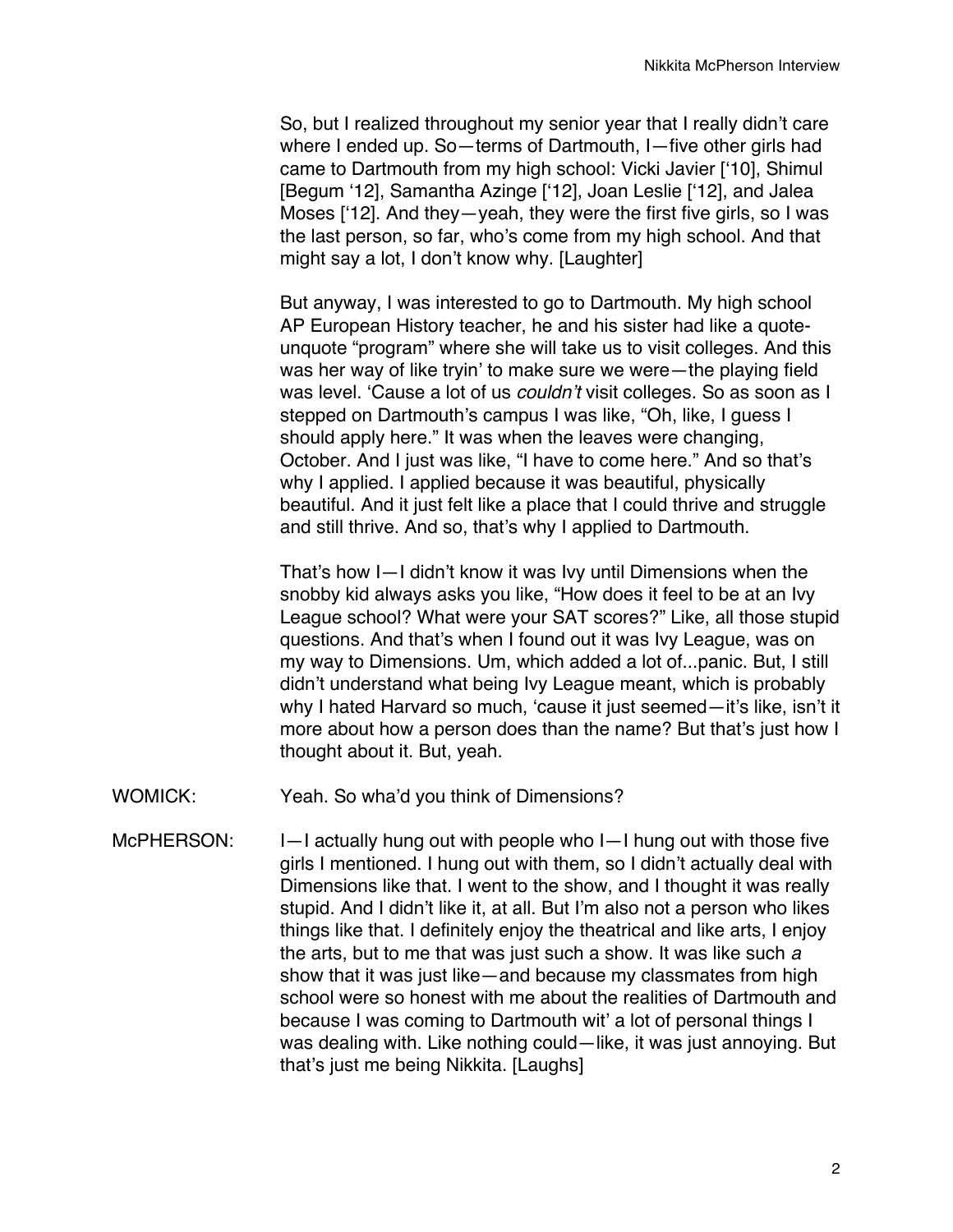WOMICK: Yeah. [Laughs] But you decided to come here anyway.

McPHERSON: Yeah.

WOMICK: Even though you knew a lot more about the school, maybe, than a lot of other incoming students?

- McPHERSON: Yeah.
- WOMICK: Wow. That's a lot.

McPHERSON: [Chuckles]

WOMICK: So, then what was freshman fall like? Orientation and then the rest of the term?

McPHERSON: Um, so...it was...Orientation, so I remember my mom droppin' me off wit' one of my mentors and, like, when she was leaving I started tearing up and she was like, "You're too," like, "You don't need to cry." You know, my mom, she [chuckles] "You're too tough to cry. You don't cry." And I remember Natasha Herring, a '12, walking by, and like, my mom's like, "Look at this nice girl!" Like, "Just say hi to her." Like—[laughs] Natasha gave me her number, like I never texted—I never actually talked to her after that day [both laugh]. Didn't actually talk to her 'til like the end of my freshman year.

> But besides that, orientation I tried so hard to be—get—like, I didn't know how not to be myself. Which was hard. It was very difficult. During orientation, my freshman floor—the, by the second—like, I had a huge single, and so I—a lot of Black students, we got together in my single and we were chillin' and talking about where we were from, like, I've never met someone from Michigan and like, there was people from Chicago who I met. And there was just all these people I never met from these different places around the United States, and I'm just like getting to know them. And, growing up where I live, to me, that wasn't a issue, with being around a bunch of other Black people, because we all were so different.

But, um, after they left it was like, say, one or two AM in the morning and it was—this was still during orientation—and one of the floormates said to me if I'm gonna have people in my room so late and be so loud I need to aks permission, and ever since—and then after that, I will play music—like, I like to listen to old school Reggae and Dancehall—and we had our first floor meeting and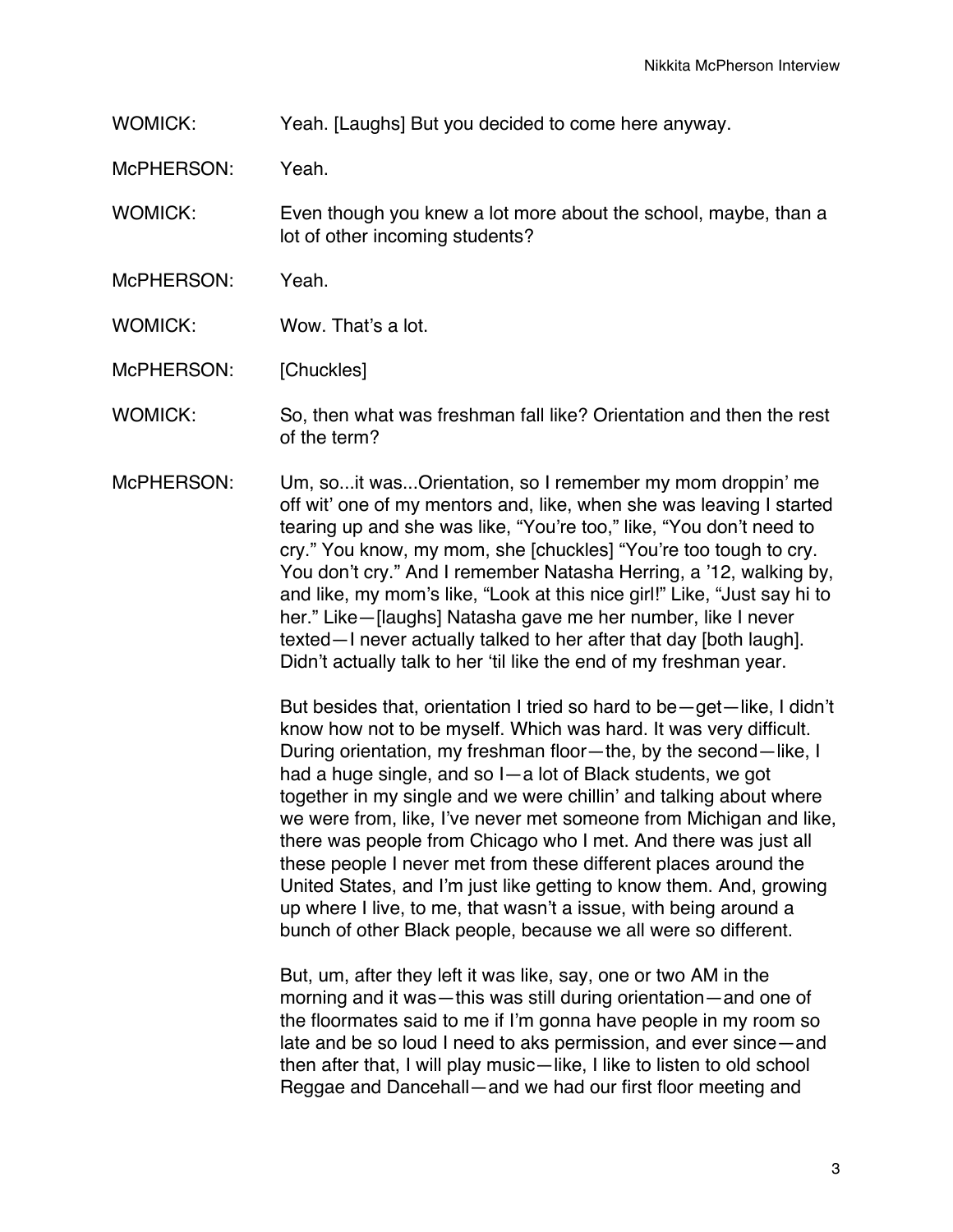same girl said, "People with certain types of music shouldn't be allowed to, like, play it so loud." And, like it was hur-—it hurt, a lot, because no one on the floor would stand up for me, so I literally only—didn't speak to anybody.

WOMICK: Yeah.

McPHERSON: I didn't speak to anyone after that. I just associated with the Black community and ISA—International Student Association—and Students for Africa—that's what the name at the time, it's now Dartmouth African Student Association. But, and did World Music Percussion Ensemble. I worked at Home Plate, when it was Home Plate, and just did my classes. And, like, it wasn't until the seventh week of school that I came around. And it was sad, because that one girl really ru-—like, attempted to ruin my first year, freshman fall, and my UGA was not helpful at all in—my UGA wanted me to continue to challenge myself to be a part of the group, and I just didn't understand how that was okay if I did try and was shut down so many times.

- WOMICK: Mhmm.
- McPHERSON: And, it was interesting because the guys on the floor-I was closer, way closer, to them throughout the entire term. They actually, like, enjoyed my company and stuff. So, that was my freshman fall. And academically I struggled. Taking Spanish, and just didn't—couldn't get it together and all. Was at risk for failing. Was able to pull out a C. I was taking writing, and my first paper I went to RWIT [Student Center for Research, Writing, and Information Technology], did all that stuff. And after I got the paper back my professor aks me if English was my second language. And after that she only let me write papers—and I had to start with the subject of the paper, I couldn't write how a big, grown up person should—was allow- would be able to write.

WOMICK: Yeah.

McPHERSON: And so I was switched outta her class and put in Writing 2/3. Which was fine, it was just—the experience of being othered and feeling like I wasn't capable of being at Dartmouth, where you have to write, period, regardless of what major you are, hurt. And so from fre—and, I was coming into fre—I was coming into Dartmouth with my principal from high school telling me I wouldn't make it past the first term, and telling me, like—telling me that I'm a "ghetto bum"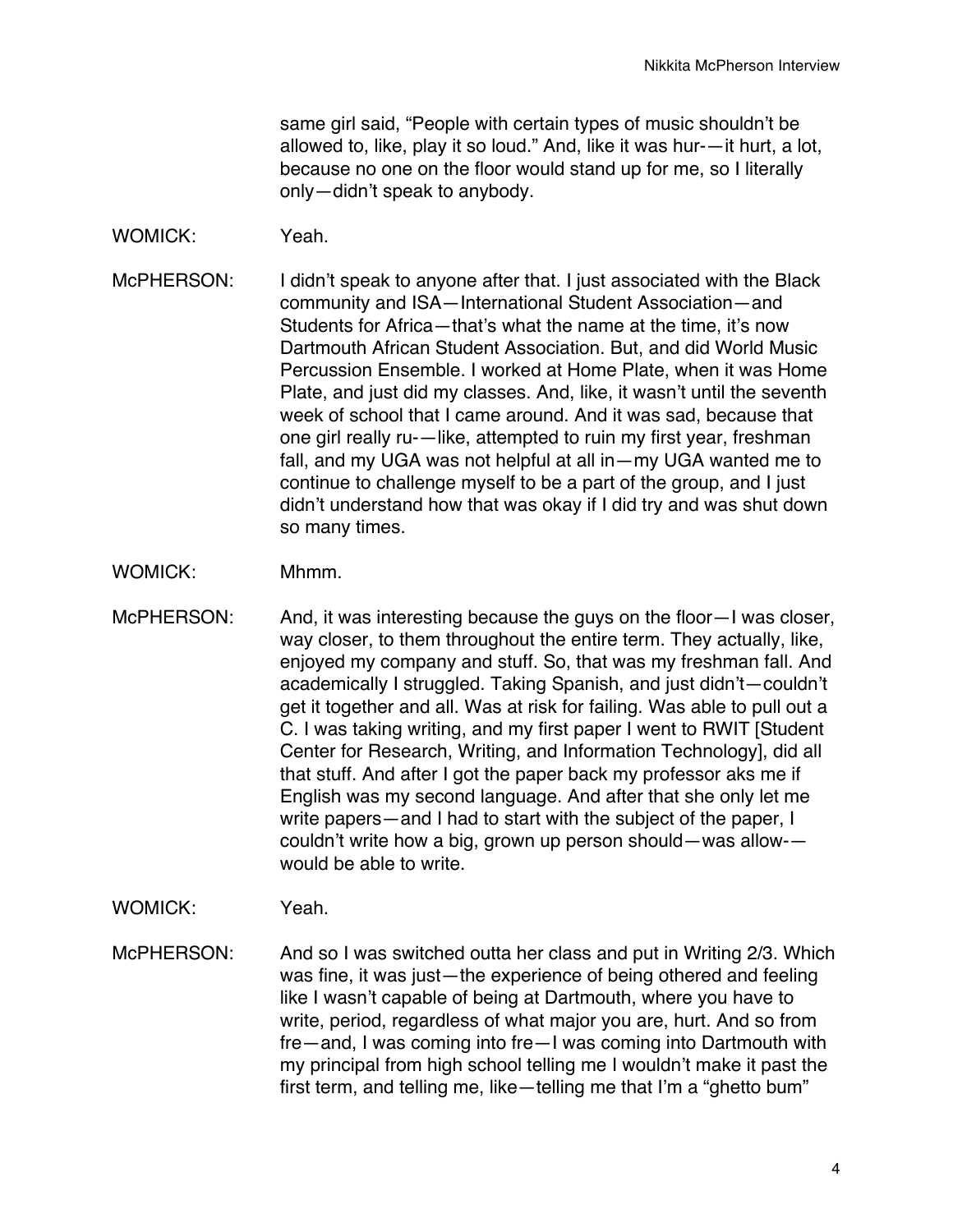that, like, it's a sha-—like, that shouldn't represent the high school I came from. So the—like, coming into Dartmouth wif, like, those things on my mind, and then it being kind of reinforced, this—like, my floormate, my UGA, and my professor, was difficult. And like struggling with Spanish, and struggling with money and family issues, ec cetera, was trying, but...I quickly escaped whenever I could, for Thanksgiving and winter break, so.

- WOMICK: Did you have anyone that you could talk to or lean on during freshman fall?
- McPHERSON: I talked to...honestly, I didn't talk to anyone. I tri--I would just scratch the surface. I wouldn't talk. It wasn't something I did, talking to people about things I was going through, 'cause in my mind, throughout my life, people—you have to deal with struggle. Like, that is the reality. And you push through and there's no excuse. There's never—you don't have a excuse. There's no time to be there's no time to take a breather because you need to power through, and that's something that Summer Search worked with me on and it's only like since junior year of high—of college that I really started to understand what Summer Search meant. Was trying to always help me do, which is reflect and take that moment to breathe. But that's something that it took me from  $10<sup>th</sup>$  grade all the way to junior year of high school—junior year of college to understand the need to talk about what I'm going through and stuff like that sometimes.
- WOMICK: Yeah. What about freshman winter?
- McPHERSON: [Laughs] Imma be real witchu, Cally. A lot of my freshman year is a blur. I just know that I leaned on ISA and SFA and the AAm [Afro-American Society]. And I worked. And, I just—I leaned on the communities that I, you know—World Music Percussion Ensemble kept me sane. But freshman year is a blur 'cause it hurt so much. So, I—yeah, that's how—I lean-—and I leaned on my coworkers, the full-time workers, in Home Plate and FoCo.
- WOMICK: And those were non-Dartmouth students, right?
- McPHERSON: Yeah. Non-Dartmouth students. And so it was—it was the affinity groups I leaned on, and World Music Percussion, and like my coworkers. And I called home a lot. But my mom just didn't—it's hard for any parent to know what to say when—it's just so complicated. So...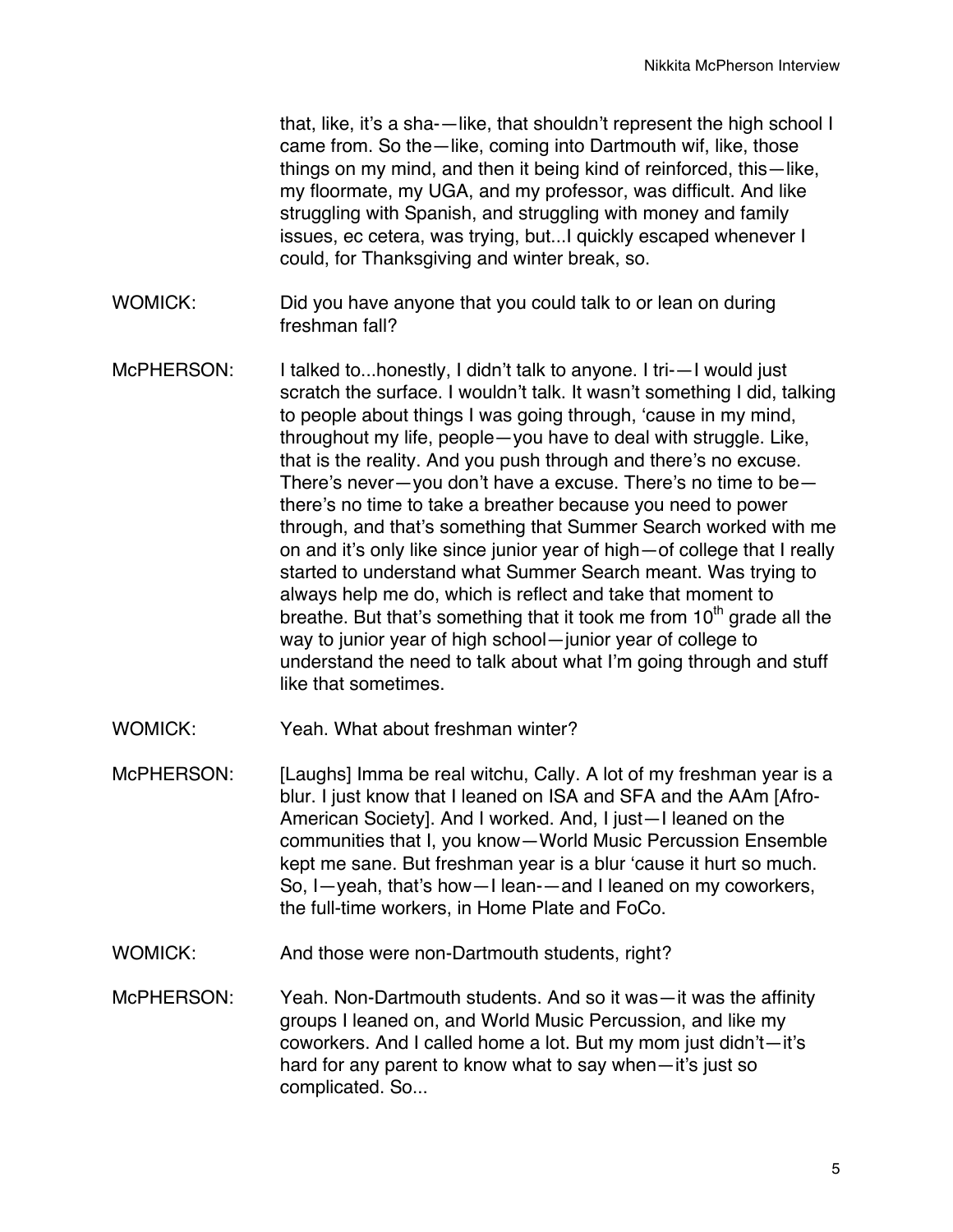## WOMICK: Yeah. Was she supportive of you being here and staying here?

- McPHERSON: She was suppor-—like, there was a point, moment where she said I—if I want to leave I should just leave, because that's how bad it was. But I also have a ego, which a lot of people may know, and [chuckles] I didn't wanna leave. And I felt like I had no other option. I didn't—as a Black woman from the stereotypical, unfortunately, single-parent home, immigrant home...what other option would I have? Like, to go back home and like find a job? Where in New York City? Like, where I'm gonna find a job during the recession as a 18-year-old without a degree? Like, what are you actually gonna do? So, that was not really [chuckles] an option.
- WOMICK: Yeah. So, then your freshman year ended with you not really liking this place.
- McPHERSON: No. I finished a final—I purp-—I didn't finish a final just so I could catch the bus to leave.
- WOMICK: Just didn't finish it?
- McPHERSON: I like—like, I fini—like, I could've done more, but I was like, "I don't care," and like left. So. [Laughs]
- WOMICK: What made you come back?
- McPHERSON: [Chuckles] Bein', just bein'—like, havin' a ego. And like, "Well, I took a three month break at summer and so it's time to start over. It's time to try somethin' new and fight."
- WOMICK: Did you go home for the summer?
- McPHERSON: Mhmm. I did a internship wif the District Attorney's Office in the Bronx, which showed me that I want nothing to do with the judicial system in America, and—yeah. And that's what I did. And I volunteered at Summer Search as well. And just babysat, so. Didn't think about Dartmouth at all. Didn't hang out with Dartmouth people. It was weird for—I was like, why do I need to hang out wit' y'all if I'm gonna be wit' y'all for the rest of the four years? I was very tri—I was very trife. I was very—that's just how like, yeah. [Laughs]
- WOMICK: And so then you came back for sophomore year. What was that like?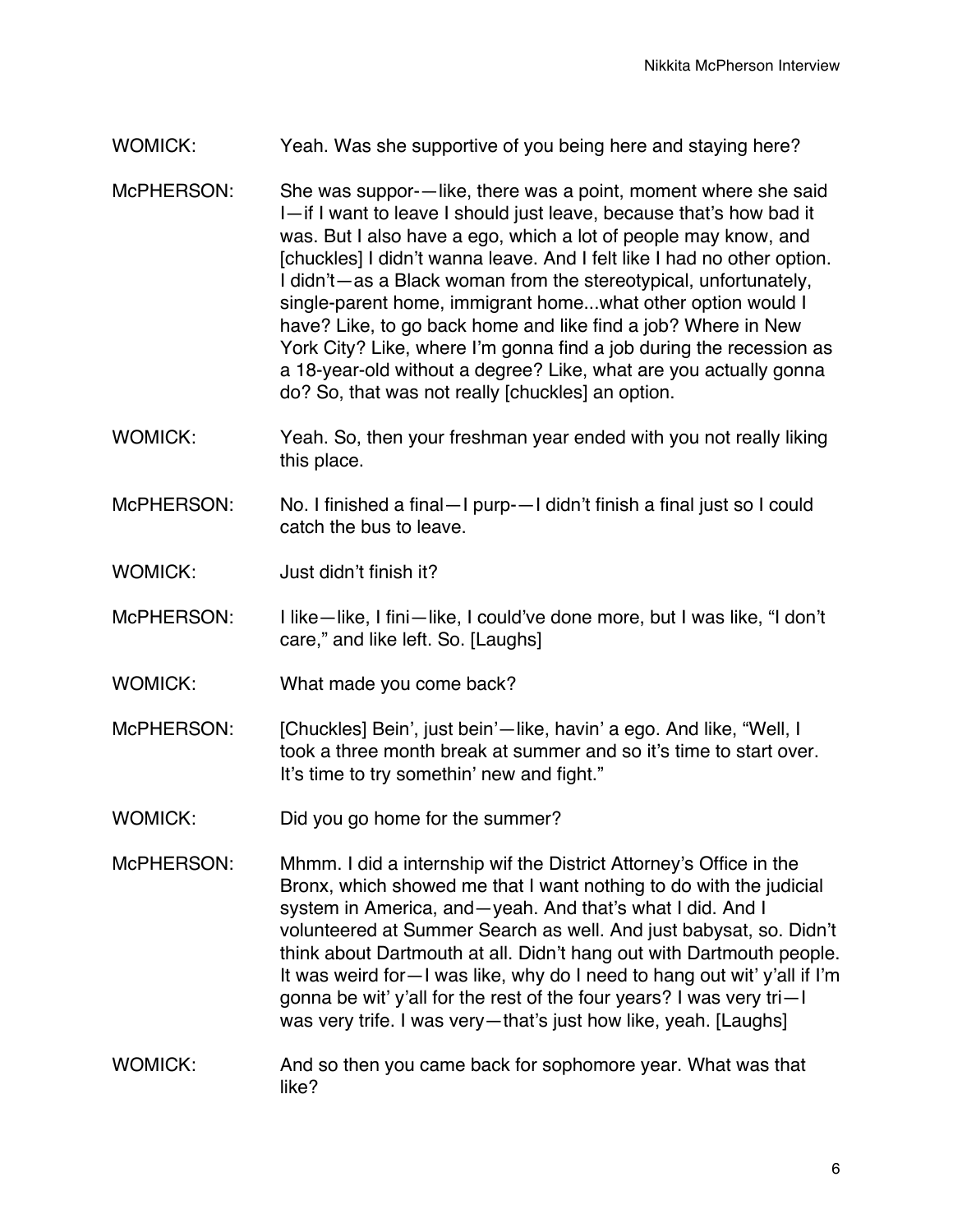- McPHERSON: Again a blur. I—sophomore fall was my best grades. I worked almost 15 to 20 hours a week, did For Your Glory—which is a praise, dance group—did World Music Percussion, and did my classes. And just beasted and got a three point, like, five or something that term.
- WOMICK: Nice!
- McPHERSON: And—but was lonely. Very lonely. And then—yeah. That was fall. Fall was just me doin' me. Like, doin', "Why you came to Dartmouth?" "Academics." "Alright, go grind it out." And just—but I felt lonely, and alone, not fulfilled because I was bein' selfish and that's not something I'm used to doing.
- WOMICK: Mhmm. And were you on in the winter, then?
- McPHERSON: I was, yeah. I was on all sophomore year. So, in the winter Iloneliness started picking up and I didn't do well, as well, and actually got a C in one of my classes that I actually liked and tried to work hard in.
- WOMICK: That musta been hard.
- McPHERSON: Yeah. And so when—the ending of my sophomore winter, one of my classmates from high school was killed. I found out during finals. Around that time, one of my mentors had a heart attack, from my high school. And then one of my mentees committed suicide in college the first week when I got back to Dartmouth in the spring. So, yeah. That was my sophomore year. And so, spring term spring term was me tryin' to just keep it together.
- WOMICK: Yeah.
- McPHERSON: [Chuckles] And be strong. And push everything out of my mind. I tried the counseling thing, but it's easy to go to counseling and just let them talk to you or you just say things that you think they want to hear, which is what I did. And, yeah. And then sophomore summer I—it was much needed, I would say. I—throughout this time, like, I definitely had friends, like I definitely—there were people who...do you get to name people, or is that—?

WOMICK: Yeah, you can.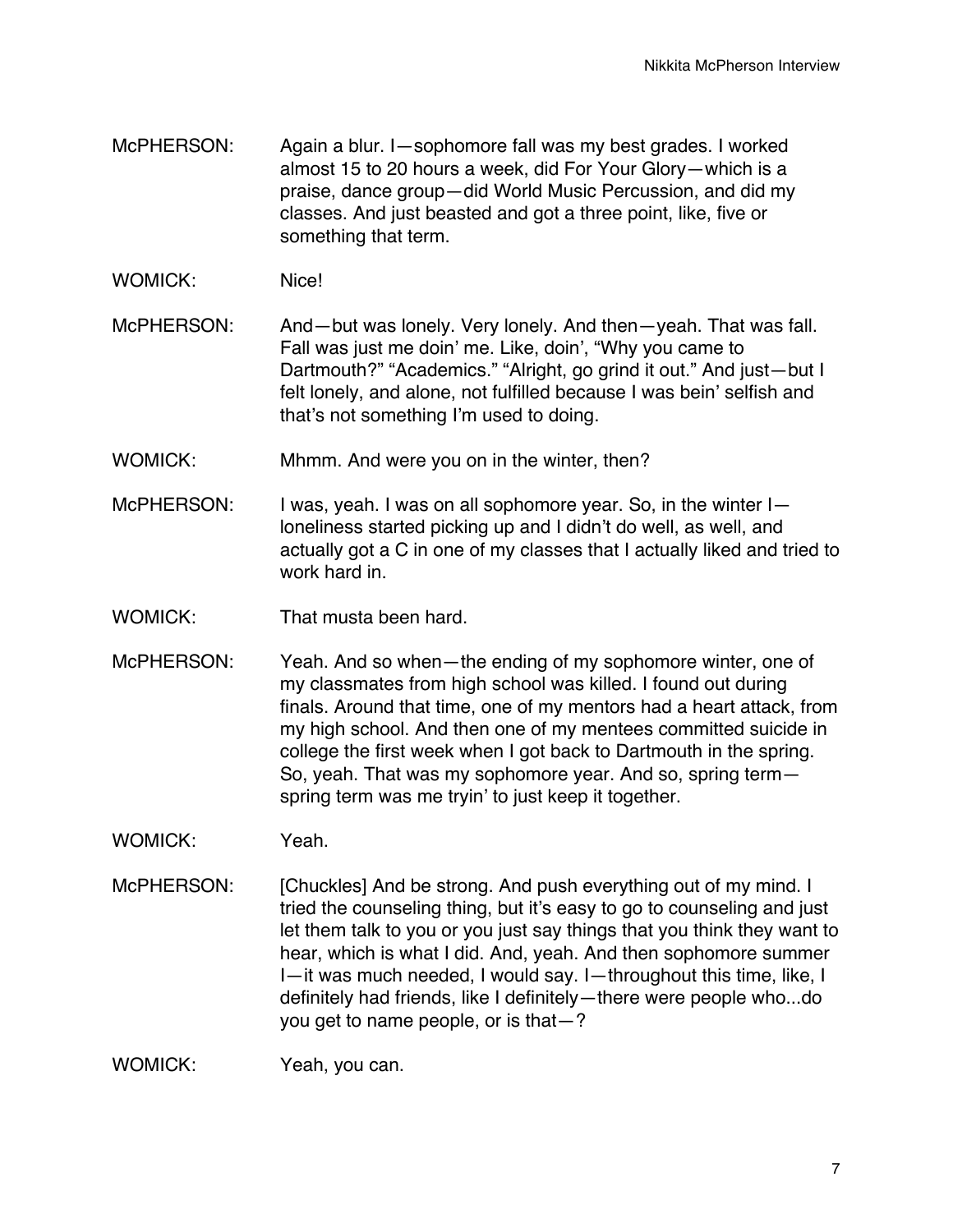McPHERSON: People like my friend Lancel [Joseph '13], who's like my brother. Like, my ride or die here. And there's like my homeboy RJ. And then there was like a lotta other people who would just wait in the back. *Wait*, wait for me. There was a lotta people, like too many to name, who would just wait for me. There were a lotta upperclassmen, like this young lady named Kathryn Miller ['10]. Catianne [Ngante '11] and many other upperclassmen. Natasha Herring I finally came around to, after. [Chuckles] Who just *waited.*  They waited for me, because I was just so egotistical and I think I was powerful and didn't need support, didn't need to change, didn't need to grow—even though I was growing, even though I was changing, even though I was grappling with things.

> So, this—around this time I'm like dealing with the things I didn't deal with freshman year, such as like my father being deported and like, you know, him—you know, him not—you know, just the—if you could think about the stereotypical father-daughter relationship that is put on T.V. or like perpetuated in society, like that's what I experienced. And, you know, I remember writing a letter to him freshman year, like telling him how much he hurt me, and him dismissing all of that and that was just hard. And so sophomore year—so it's just very com-—my relationship, and how I have relationships with people, is very complicated.

> I also took a lotta risks, because during high school I didn't—during, before Dartmouth, I didn't have friends. Like, this concept of friendship was weird. So I thought if you put yourself out there, people would be nice to you and like wanna be your friend if you show that you generally are just tryna be a nice person, and so I was—I paid the consequences for that, for being too trustworthy an'—so, I tell all that to say that so when sophomore year rolled around I decided to take a risk and like be on the AAm exec board for sophomore summer and like try to get—try to let people in.

> And so I, you know, just—sophomore summer—for a person like me, who like went through a hard time at Dartmouth, like, sophomore summer, I will recommend it for anyone to do sophomore summer, because I got to meet and get to know people I wouldn't have gotten to know otherwise. I got to do—I got to contemplate doing [chuckles] things that I wouldn't have done otherwise. And I got to see what it was like to have time on my hands to do what I enjoyed, and I enjoyed buildin' up the Black community. I enjoyed buildin' coalition across campus. My friends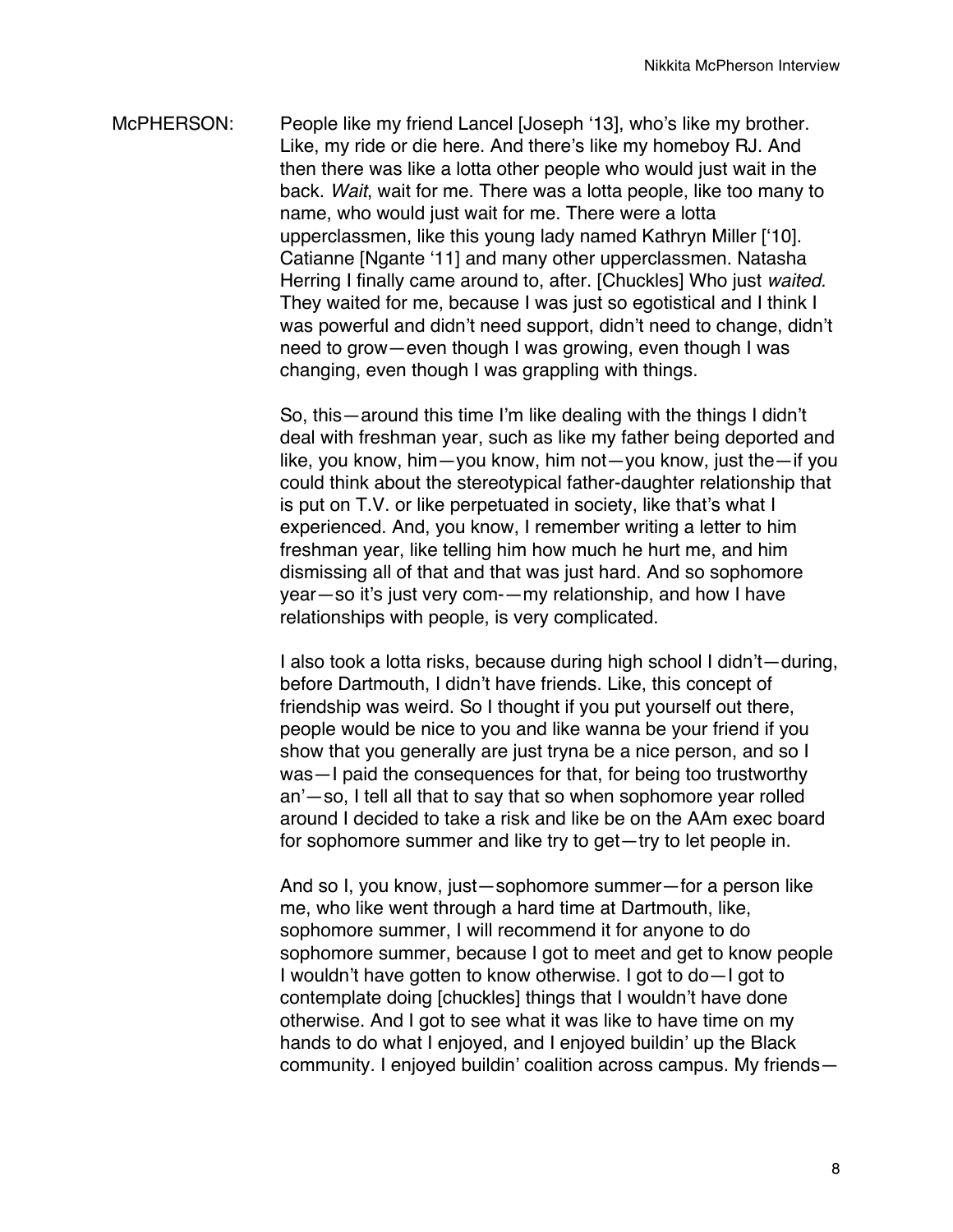since we had a party with Tabard. And that was just what I enjoyed. And I realized that I can't separate myself from that.

And I realized that my desire throughout this time to be seen as Jamaican and not Black was self-hate and unproductive. So, during sophomore summer, that's when a lot of—that's when I started shifting and...growing up, to a certain extent. Maturing. Because I started finding my passion. My passion is community uplift for Black and Latino people. And anyone, for that matter, but because that's what I know, that's what I grew up around, that's who I most readily can understand our issues—even though our issues span across a lotta differences, across—outside of the Black and Latino community.

I've realized—sophomore summer, like a lot of things. Was when I started realizing what I needed and wanted from this world, and what I can give. *How* was the next step that I took, junior year, where junior fall I did SEAD [Summer Enrichment at Dartmouth], I interned in Schenectady. And that's when I rea-—that's when I knew I wanted—like, I always wanted to work with youth. I knew I wanted to work with youth. I didn't know what capacity, so I contemplated guidance counseling. So, that's what, kinda, SEAD is. Like a guidance counselor. But I, you know, I realized the flaws with SEAD itself. I realized the flaws—so many flaws—with the board of education system. So many, just, systems that have to be resisted, but it's so hard to resist because you can fall so easily into the trap of being the savior, and that's not good, either. So, yeah.

And I got to know the family that owned Price Chopper. And beautiful family, lovely people who—if they had met—if I had done SEAD my sophomore year I would probably have scared them away. I will have probably alienated them because of my bitterness towards people who were different from me. White people, specifically. So, that was just out of pain. That hate was coming out of pain. So, like sophomore sum-—no, junior fall, I did SEAD.

Then junior winter I went away to University of California at San Diego. And this was the first time where academics wasn't a big deal. I was like, "Oh. This what it's like to, like, not go to Dartmouth." [Both laugh] Not to say that—like, for once, I could enjoy the material and like *learn* the material versus, I feel like, here you learn it after you've done with the class. [Both laugh] So, [chuckles] you have time to process after you're done with the class, whereas at UCSD you had time to process while there, so.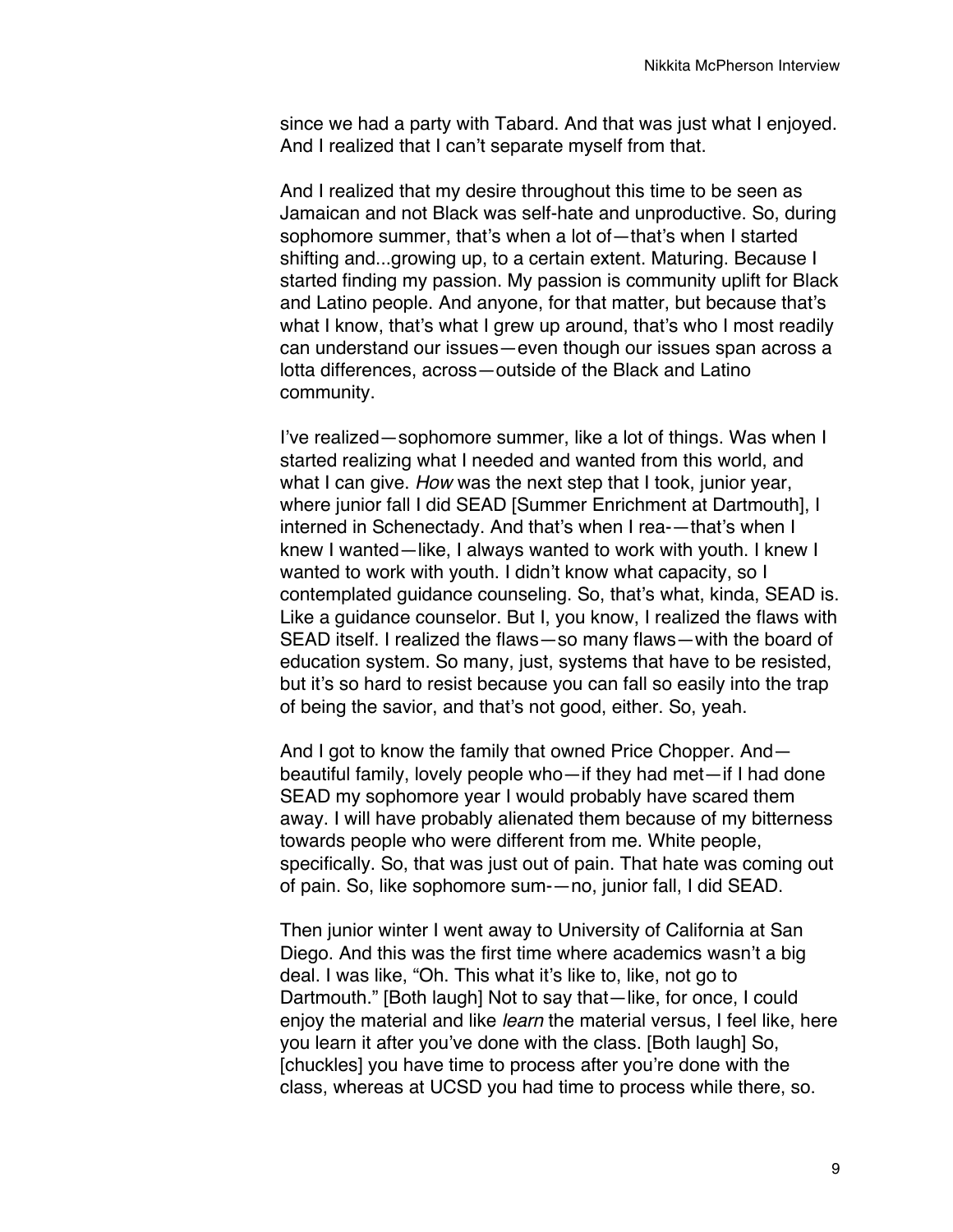I was—I became a part of the Black Student Union at UCSD and it just blew my mind how two per-—they were 2% of the population, 40 active members, approximately—but yet they were so *powerful*, on a campus that was like 30,000—a lot of people. But yet they were so powerful. And I was like, "Why—like, how do I take this back to Dartmouth? How do I get people across races, across socioeconomic classes, across identities in general, to be so strong like they were able to? Be catalysts for coalition at their school with being only 2% of the population."

And, you know, I went to the African Black Coalition, which is like their retreat that they have where all the UCs get together at a certain school and like have speakers and stuff. So, we went to Berkeley and got to see Farakhan speak, hear him speak, and do all these workshops. And I just was like, "What is it about like Dartmouth, what is it about the Northeast that this is not happening? This coalition, this resistance, this consciousness? Intense consciousness about the world, like, why is it not *here*?" And I was—I just—when I came back to Dartmouth, I was on this mission. I was like, "I am gonna find a way, somehow I'm gonna make somebody mad somehow to get a damn coalition going. To get people to start getting together. To just build community and get people to be angry, and get people to not to always wanna argue. Like, to get people to be passionate and do something."

During winter term, junior winter, my aunt—my aunt passed away. And my uncle passed away a week later. So—

WOMICK: Wow.

McPHERSON: So [chuckles] I came back to Dartmouth just like, "You know what? I have everything to live for and nothing to lose." And so—I was up in the air about running for AAm president. I was like, "I don't know what to offer this community. I don't-I-my politics are more radical than the community wants and I don't even think they're that radical. My approach to people is very...assertive, and just, like, intense. My presence is very demanding and can—fits a lot of Black female stereotypes, like what—I just—," lotta things were going, like "What can I actually offer?"

> So I went to talk to two different professors. Professor [Russell] Rickford was one. And I'm tellin' him I don't wanna do it, I think that somebody else could do it, like, I'm not about that. Like, I could do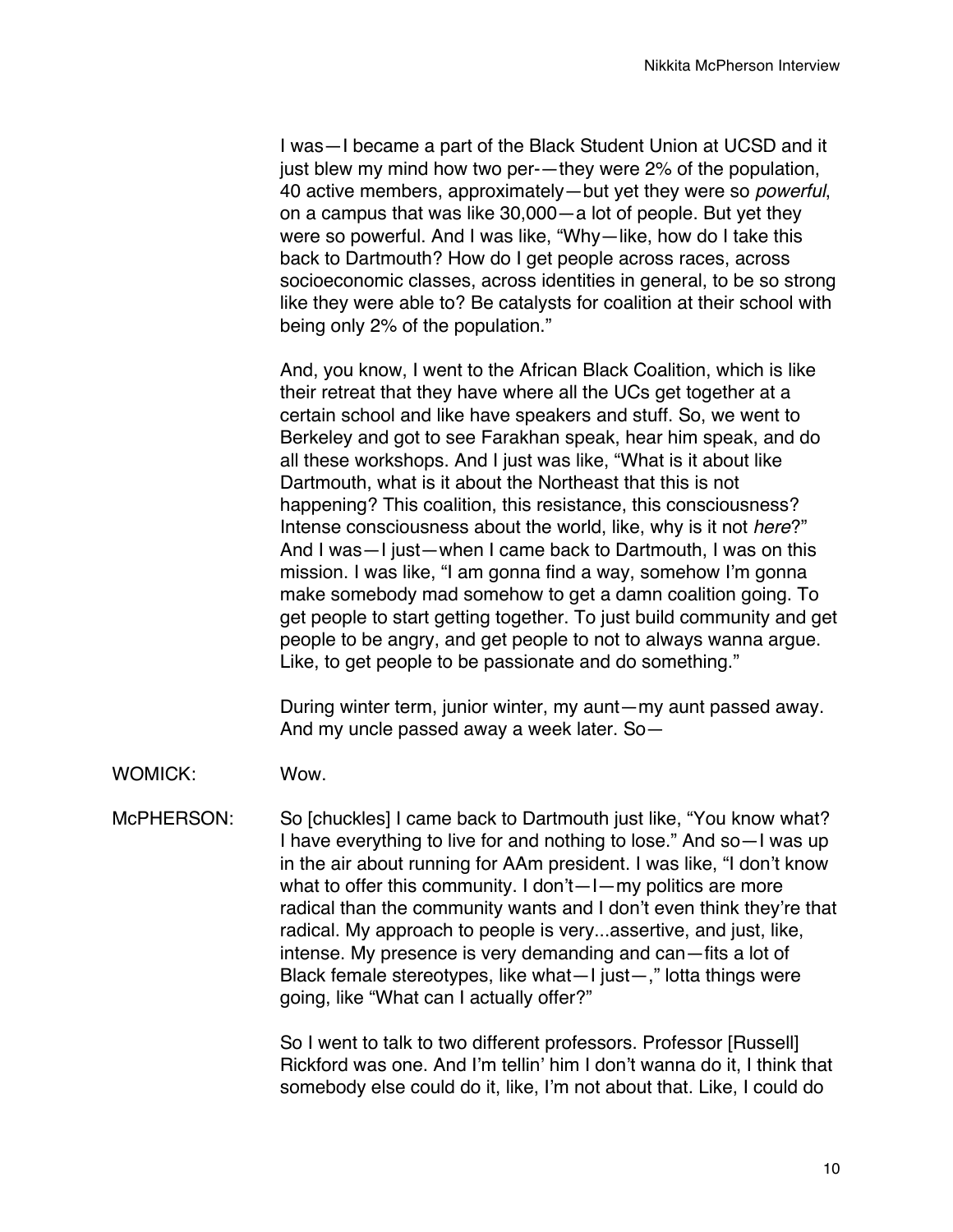what I need to do somehow, somehow, somewhere else. And just—I just remember runnin' my mouth. He just goes, like, "Nikkita, why you bein' so triflin'?" [Chuckles] And I'm just like, "You know what? Maybe you're right."

Then I went to pro-—[chuckles] to Professor [Reena] Goldthree and I was, you know, running my mouth again and she's like, "Nikkita, do you think you have a choice?" Like, "Do you—," like, "What—." She ran off my resume of things I've already done with the AAm and I've already done with the Dartmouth community at large and she's like, "Do you think," like, "Why are you makin' it seem like this is not something that you are supposed to do?" And I—she didn't say it from a place like, "You're the only person for the job." She said it from a place of, "Acknowledge what you've done and give yourself this moment to celebrate that."

And so, when you're not on all for two terms, you know, the freshmen think that they run the show. So, the fresh-[chuckles]—it was—I ran uncontested, so it didn't matter, to a certain extent, if the freshmen cared about me or not, but it was important to me that they at least were willing to talk to me. So as soon as I got back and as soon as I decide I was gonna be running for AAm president, I let them know who I was off the bat. You know, I will walk into Cutter-Shabazz, it's eight o'clock at night and say, "Good morning!" and interrupt their studyin' and tell them things like, "Why you ignoring me?" even though it was clear they were studyin'. I would do things to—I would throw my—I threw my personality at them all at once so that they wouldn't be shocked [both laugh] throughout the rest of the term—the year, and like this year.

And, I remember when I—you had to—we had to present ourselves to the community, even though you're uncontested. I remember giving my presentation and I remember just, like, a sigh of relief for some people and a sigh of concern for some people [chuckles] and just, you know, always varying opinions. I just remember telling people, like, "I want to build this community."

And, so, then—and rest of junior spring was me tryna like just get through my classes. I spent a lotta time with some of my senior friends 'cause I just was like, "I gotta spend as much time with them as possible." And yeah.

And so going back to junior winter, I applied to be a teacher at Breakthrough Collaborative, *after* spending two hours on the phone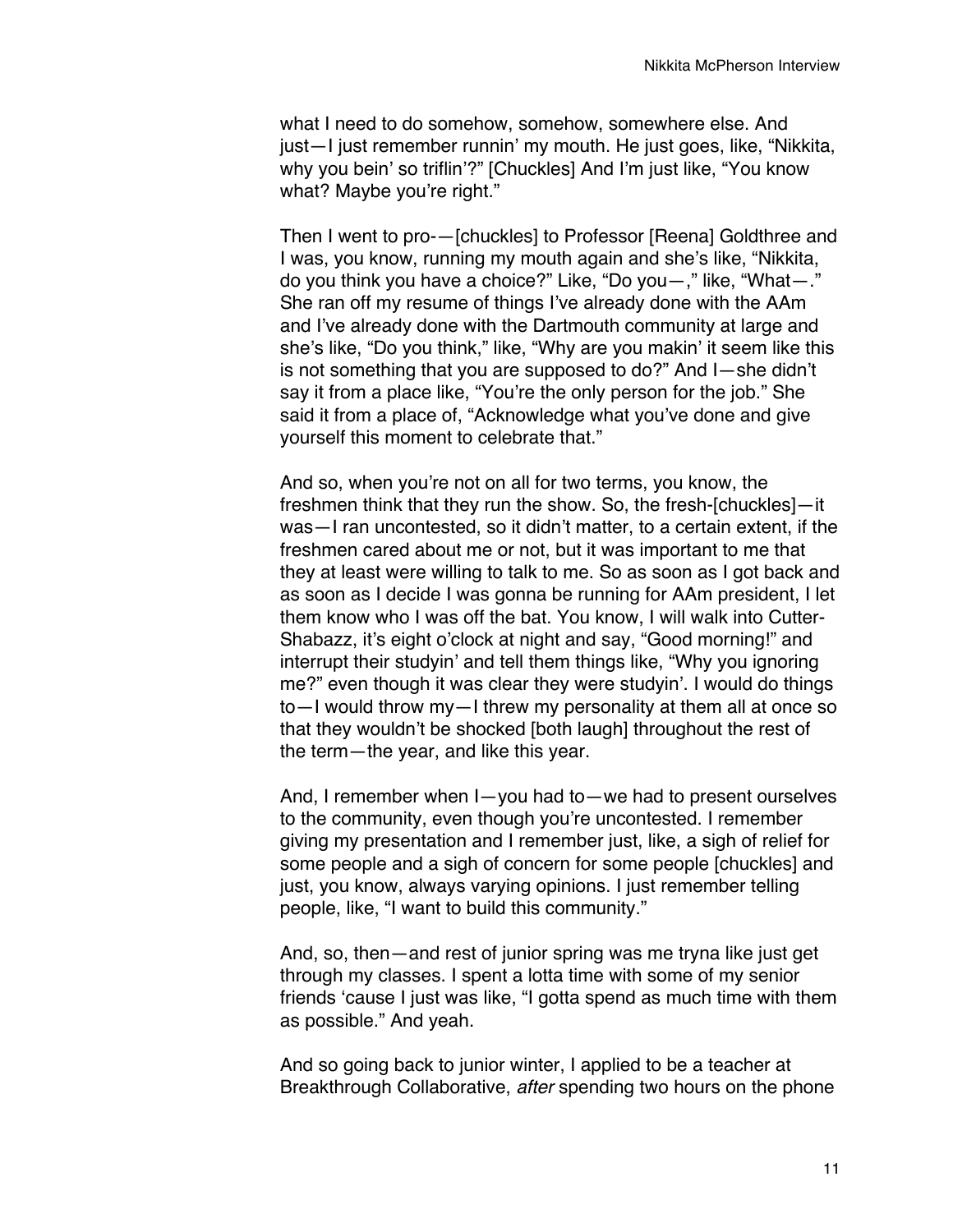with the director telling him why I don't think I should be applying to be a teacher and him telling me that I should take the risk. And, so, finally applied, or whatever, and I got in. Manchester. Breakthrough Manchester. So during junior summer I was at Breakthrough Manchester, New Hampshire. And after about two, three weeks I realized I enjoy teaching. I enjoy the control of teaching [both chuckle], I enjoy the ownership, I enjoy being able to know that I might not be able to change the hearts of every student, but I can just be that moment in their life. And why not take that moment?

And so, loved it. I dealt with a lot of challenges with my coworkers in terms of, you know, me being Nikkita and them—a lot of them not having been used to someone like me. And I dealt with that in a way where, ultimately, it was about the students and I could give a shit about whether or not my colleagues liked my approach or felt like they were comfortable enough to talk to me, because at the end of the day, that's not my issue. Because if you're—the problem is not whether or not you're comfortable to talk to me as a—the problem is if you're comfortable with yourself enough to talk to me. And if I put myself out there and talk to you and you still don't feel like you can talk to me, that's not my—that's just not my issue. [Chuckles] So, that's something I've dealt with.

I remember my wrap-up interview—we have like a exit interview and out of all the things, in terms of improvement that I could've done, the director decides—this was not the director that convinced me to come, this is the new director—decides to tell me that I need to—in summary, he was just like, you know, "You need to work on like your—how you engage with your—with people, because some people felt like you didn't make them comfortable enough to come to you." Like—basically, he came at my personality. Like, he straight up came at my personality, makin' it seem like I was just this unapproachable, mean person.

And, I remember being pissed off. And I like talked to the counselor on-site about it and I talked to the old director about it. And I talked to some of my instructional coaches who are teachers about it. And they were like, "You should talk to him." So I told him, I was like, "Listen. You could have given me any other advice. What made you think tellin' me about my—me needing to change my personality was okay? That—the problem with my colleagues not wanting—not feeling comfortable to talk to me, to make that *my* issue is disrespectful." Like, so I had to break it down for him. And that was the first official time that I had to challenge someone's privilege.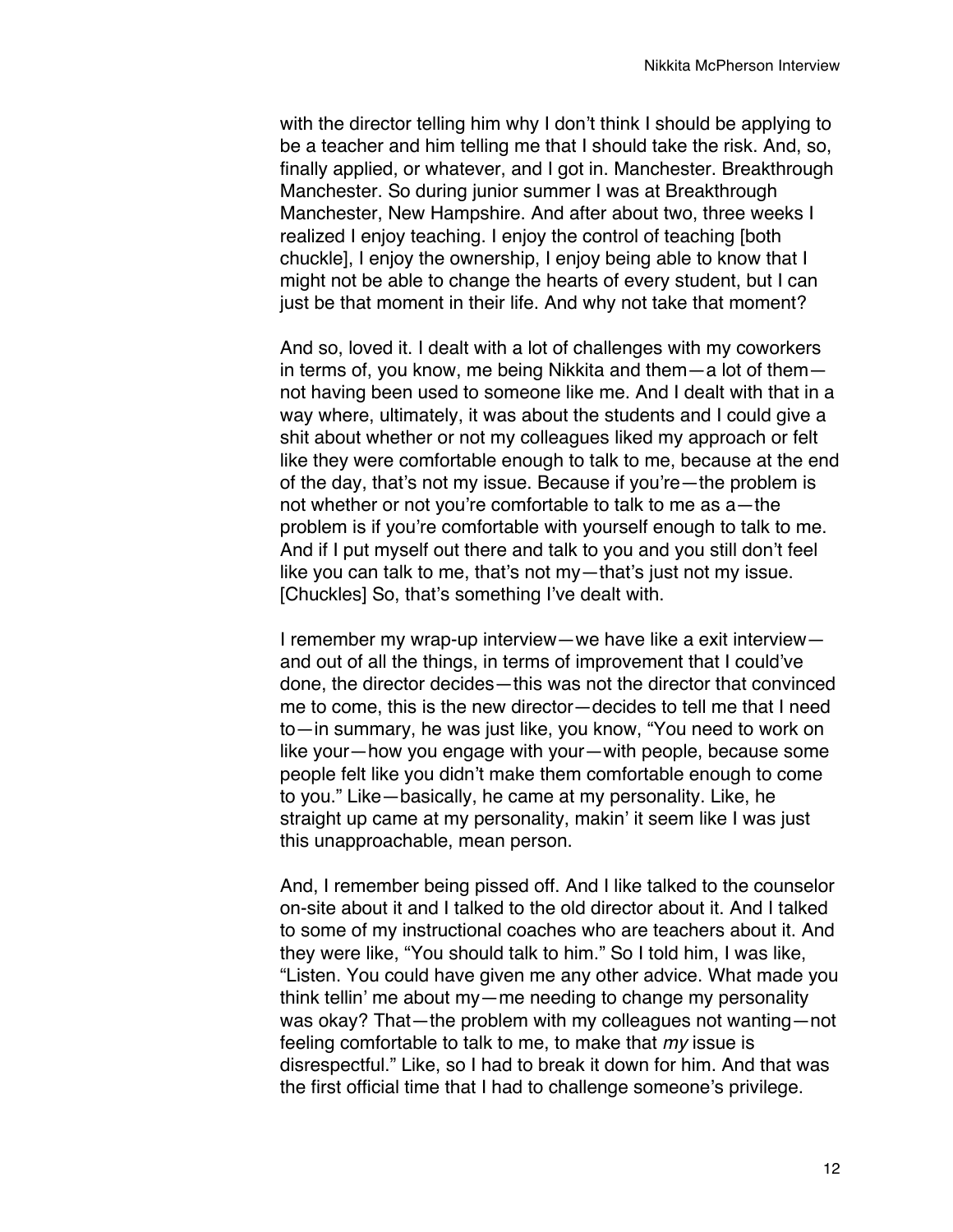Like, that was the first time I can—that I can say I challenged it in a way that was productive. 'Cause other times I was just—I told people they're stupid. [Chuckles] But language is everything. And I realized I don't like to alienate people. So, yeah. So that was my junior summer.

And now I'm—went through senior year. I feel like I don't need to be talkin' 'bout it, but I don't know whatchu wanna know about senior year, really. [Laughs]

WOMICK: Whatever you wanna talk about.

McPHERSON: The Afro-American Society *was* my senior year. That was my—I had no choice, the—I'm president. I—the first term was hard. It was hard because we were starting from scr-—we were starting with scraps. Like, the organization had not been revitalized in so long, and that was one of my goals that I outlined in the spring, so it wasn't like a shock to anyone that that's what I wanted to do. And we weren't transitioned into our positions and it was just like—it was like we were walking through molasses trying to just get the organization—revitalize it as we tried to get it off the ground so we can have programming.

> So, the one thing we made sure to do was academics, set that tone. And in the meantime, we spent maybe \$500 that term, because we were just so foc-—*I* wanted us to be focused on building the organization so we can build the community. And we got a lot of backlash, you know, people complainin' that we didn't have enough, you know, social events. People complainin' about every thing possible. And I didn't—I took all the blame, 'cause I am the president and, honestly, I don't care. You know, people can complain all day. But the end goal is to make sure, from now on, no one is handed a shitty organization.

> And this need for a good organization was just years and years and years of there not being time, or like people not having the support to take the risks to revitalize, but because there was a new—we were just in a perfect position 'cause it was a new advisor, new OPAL director, just there was a lot of changes at Dartmouth this past fall that allowed for us to be able to do that. So yeah, that was the focus. The theme for this year was building community, and like academic thriving, not surviving. And so we still, you know—like, still, it's probably going to be a theme for the rest of the time that we exist here, so.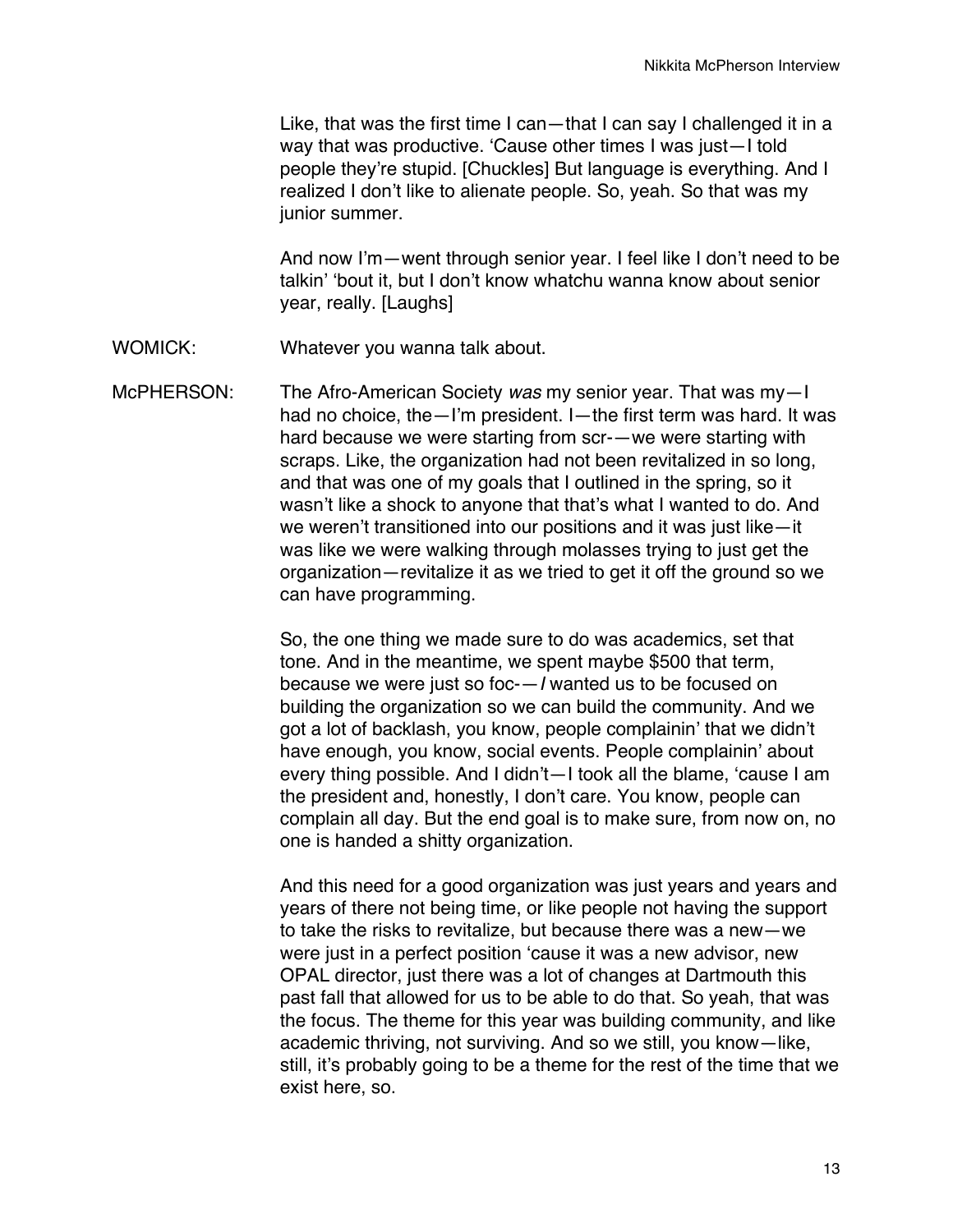You always can be building community. And, always, academic excellence, achieving academic excellence. And, so yeah, so that was what it—it just was us tryin' to build the organization, build our team of people, like, you know, we have to get to know each other, trust each other, like, be willin' to take risks with each other. Like, it was just so much that *we* had to do to make sure we trusted each other enough to work as the team, which is important, so. I remember fall term, after every meeting, I will do a cheer I learned, like a peanut butter cheer, and things I learned during the summer with middle—with the middle school kids I work with, and they...at first they *hated* it. They were like, "Oh my god, Nikkita..." [Laughter] But after a while, like even to this day the ask me, like when am I gonna do another cheer. And I—yeah, that was—so then winter. AAm winter rolled around.

During—when we ended fall, I required that everyone start thinking about events for winter and like submit forms for winter and first Sunday back we're doing budget meeting and we're gonna put these events on. You know, still hard, right. Still hard to get people rolling. And so we're gettin' people rolling, we're tryna get everybody rollin', rollin' and rollin', and—during the break, actually—during the break I actually planned, like outlined, what else needed to be done for the rest of the term, such as revising the constitution, events, how we wanted to end the year, the election process. You know, always thinkin' ahead.

So, when it came winter term, we're still like molasses, but we had more events and we started gettin'—you know, implementin' the social aspect that the AAm supports, the cultural aspect the AAm supports. 'Cause we support four organizations: Dartmouth Alliance for Children of Color, BUDA (Black Underground Theater Association), UJIMA (our dance group), and Black Praxis (our literary magazine). So those are the organizations we support and they've been working really hard this entire year. And the different positions been working really hard this entire year to try and make sustainable things that, like—less is more mentality. I reiterate it all the time, like, quality over quantity. Quality over quantity. So, yes.

So, winter term we're still—we're movin' a little faster but I don't even think we still picked up just yet. I think next year it will be lovely to see where the next board takes it. But this year was literally, like, revitalization and like getting it together [chuckles] and just layin' the groundwork so that people won't have to deal wif, you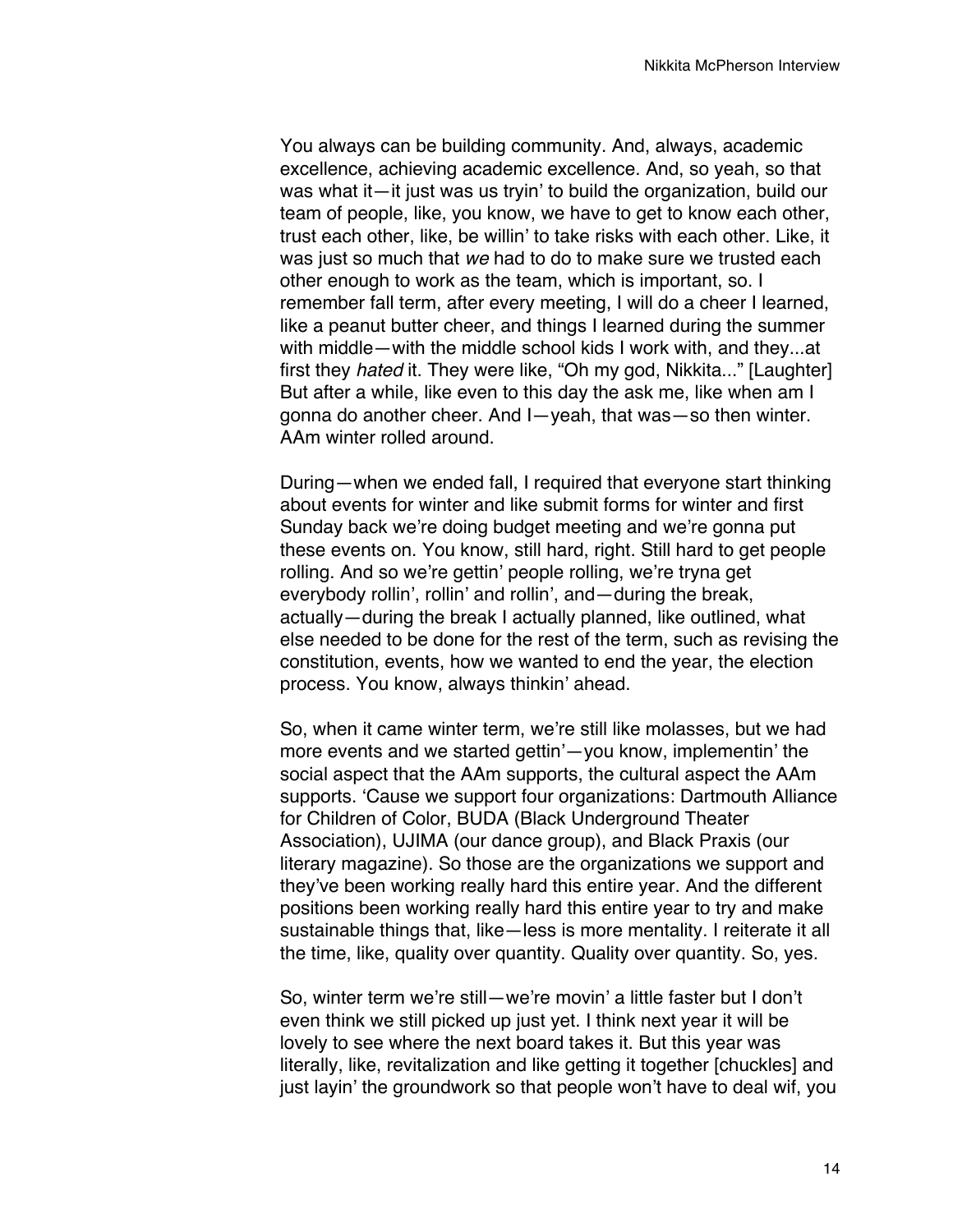know, tryin' to change the AAm when it's a lot of work and it takes away from doing things for the community.

So, one thing I would say about winter term, which I know prob'ly you wanna hear, is just writing my speech for MLK. So I started writing it during winter break, and I remember writing four sentences and like not looking at it again. [Laughter] And then I just remember—you know, I came back for winter term. One day I sat down and I just started writing, just started writing. Because during this time from when I got elected in spring, I—from when I got elected in spring, I started trying to take the pulse of the campus in terms of things I didn't know was going on. So I started learning about sexual assault, started learning about homophobia, started learning about just discrimination across, inequality across. Just started taking the pulse of campus and understanding what are issues that I don't know exist.

And so, I finally—I guess that day when I started writing, I finally—it finally hit me what it was that I needed to write about. And that's where—there's—I thought it would, you know—I don't believe coincidence. I thought it was just the art of nonconformity. And the fact that I learned about all these things that happen at Dartmouth and I'm like, "We have conformed. We have allowed for the status quo to continue. And we haven't gotten angry about it. We have settled. We have allo-—we as a community have allowed these things to happen and turned a blind eye to it, but then at the same time want to exalt ourselves as this great community. But we're not."

So that was—that's where I wrote from. I wrote from the pulse that I took of my community, of the Dartmouth community and the Dartmouth communit*ies*, the various communit*ies* that make up this campus. And I—that's where I wrote from. Not to say I wrote from peoples' perspective, I didn't. That's not to say any of that. It was more the pulse that was taken and the reality of oppression and violence that exists and how the system of white supremacy really is prevalent on this campus. Prevalent in this nation. Prevalent in this world. And how *we* have contributed to it bein' prevalent here, in this nation, and in this world. People might not even *realize*—and I didn't even touch on that in my speech—how we have allowed certain things happening in this nation and in this world, some of it does hap-—is funded by Dartmouth, to a certain extent. And to a lot of an extent. I started learning about environmental justice and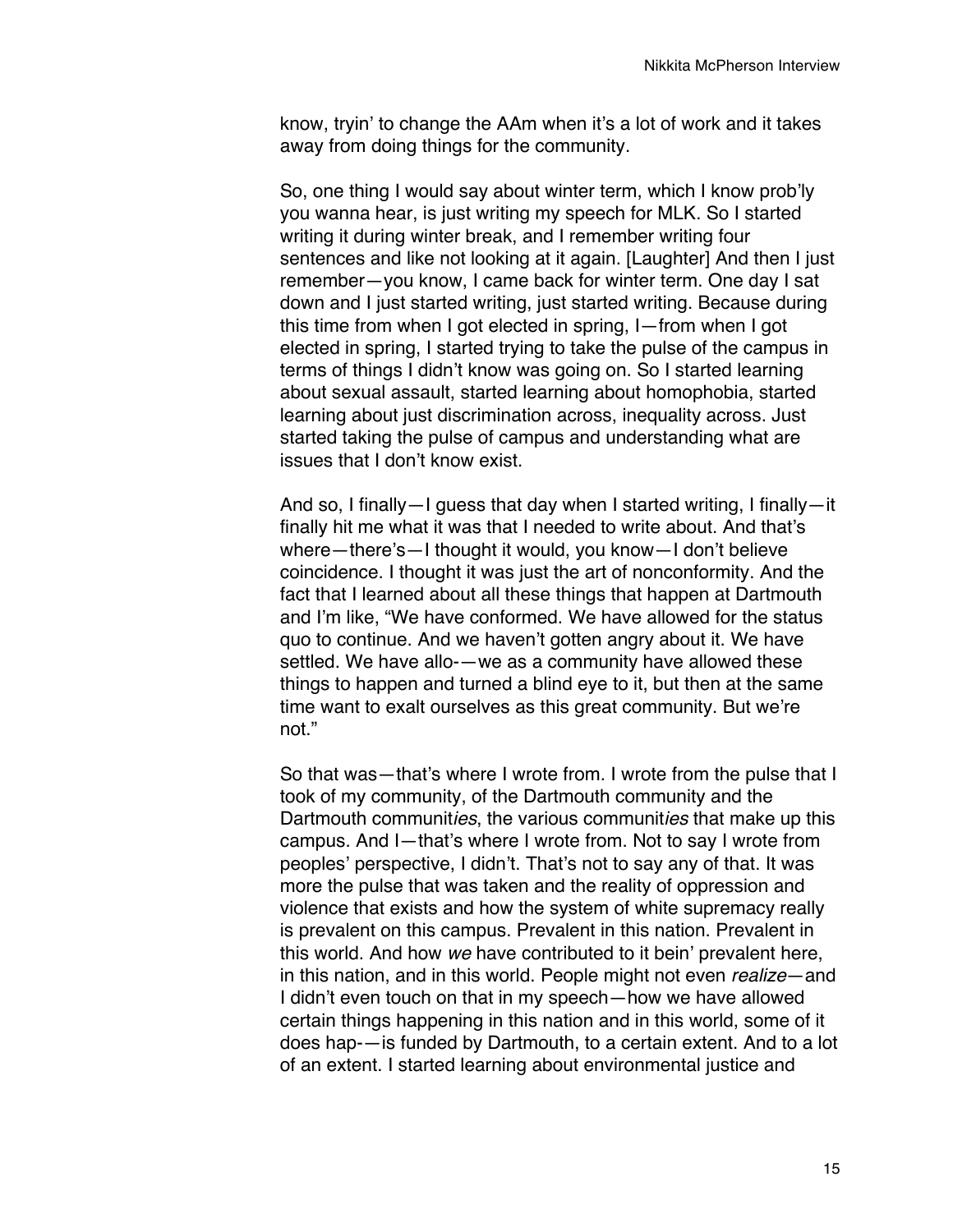sustainability. I started learning about the pulses of Dartmouth. So, that's how I started thinking about my speech.

And I decided—you know, I took Social Justice Rhetoric [Speech 31] in the winter, purposefully, because I wanted to have a speech that would not alienate but would challenge. And I wanted to learn about language and how to speak and how to—how language can allow people who don't want to buy in. So that's why I took that class with Professor Anguiano. And she helped me a lot with my speech. Alysson Satterlund helped me a lot. [T. M.] Mosley. Various—a lot of people, I can't even remember all their names, helped me with my speech. My friends helped me with the grammar [laughs] and that stuff.

And I just remember, when I was elected in the—last spring, my friend Shan, Crishuana Williams, Shan Williams '12—I said to her, I said, "Shan, you know, I don't think people-," 'cause I didn't know I had to give this speech when I was running for AAm president [chuckles], because I never went to MLK events 'cause I didn't support the idea that we only celebrate him on this week and we actually aren't actually—we shou-—we don't deserve to celebrate him. That's how I felt throughout my entire time at Dartmouth. So this—be—this, that was my first time bein' at a MLK event! And I remember tellin' Shan, like, "People messed up lettin' me be the one that's gonna speak. They—I don't think people understand what they have done and what I'm gonna use that moment for." *I* didn't know what I was gonna use it for, but I knew I wasn't going to just let it be a forgettable moment.

So when I got to meet Katori Hall I remember wanting to practice my speech and not being able to. Remember my friend Benny tellin' me like, I have one shot to make this right, to do it right, and so...I just remember, during my speech, I just-I spoke from a place I hadn't spoken from in a long time. I spoke from a raw, uncensored tone that I haven't used in a long time. Dartmouth tends to take that away. And I spoke so that it—I knew—I spoke in a way where I hope that the communities that I represented and the communities that I was a ally to knew that I was here for them, and that I wouldn't back down because the Board o' Trustees were in the audience. I wouldn't back down because President Folt or any person with money, or any person who "runs the show," quoteunquote, was in the audience.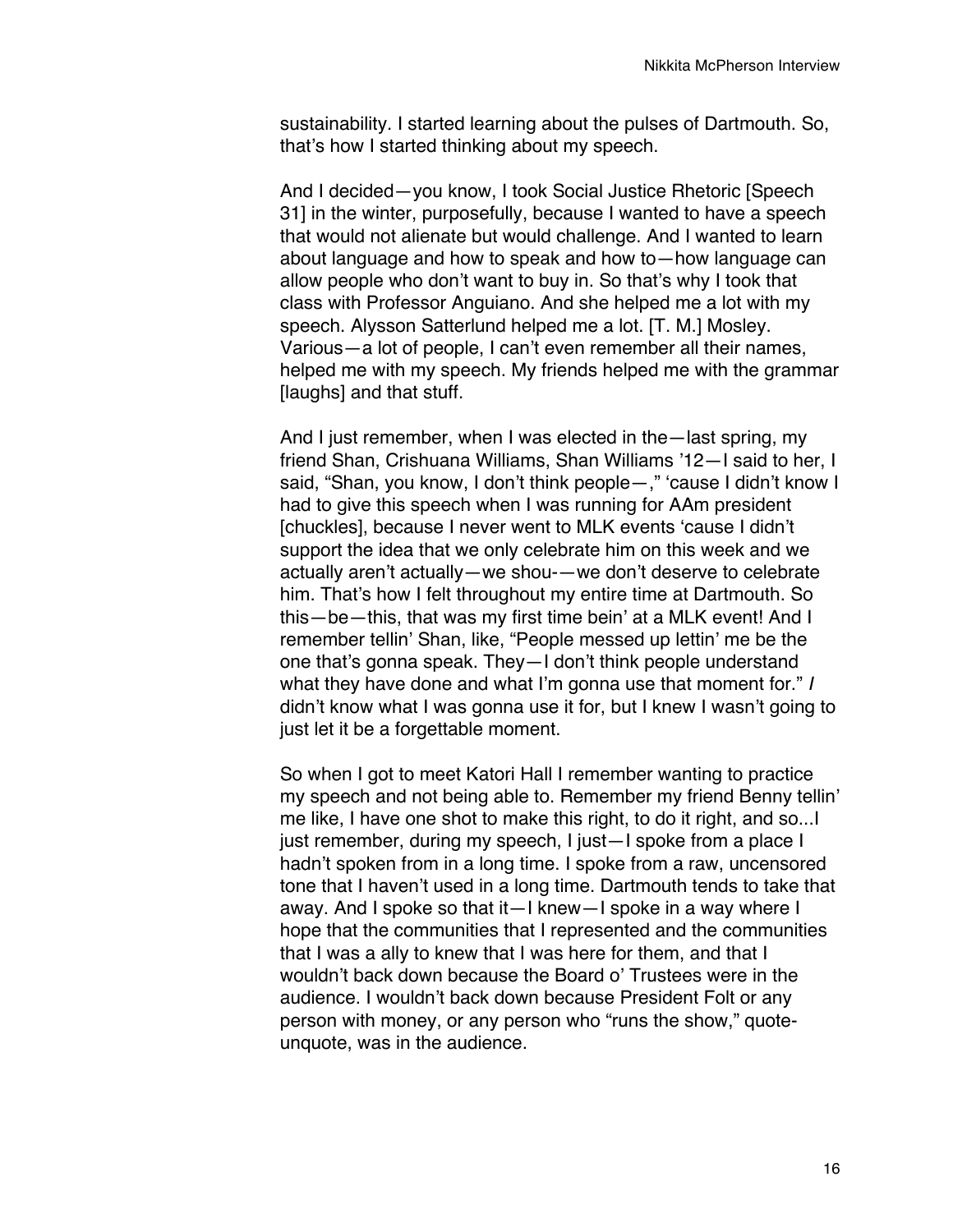And I delivered my speech. And then to hear Katori Hall speak—the fact that three women spoke at MLK day—like, I don't think a lot of people really realize what that meant. And, so now in senior spring, as you know [chuckles]—I remember telling someone that, "I feel like this term will be the term where people will get mad." I remember telling some people that. "I think," I said, "I think, I think this is it."

So when we had the Dickey—Joe Ramsawak ['14] reached out to me and various other people, such as Stella [Safari '13] and Ashley Afranie[-Sakyi '13], and Nastassja Schmiedt—or Nasty, as she likes to go by, Nasty, yeah. He was like, "We need to talk back to Dickey. We need to make Dickey understand why their e-mail was inappropriate." And we did. And it was the most...this never happened before, in my time at Dartmouth. I don't remember this ever happening, where a group of people—seniors—had administrators in the room, didn't let them speak, and spoke so raw and uncensored. And I was—that made my day.

Then on top of that, I aks people who want to be a part of further movements, and then before you knew it, people got together. People I didn't know. That's where the coalition formed, then. That's when the need for a leader wasn't needed because there was so many people invested and had their own styles, and that's where Dartmouth got to experience a coalition, and power, and resistance in a way that they probably have never—have not experienced it for a long time. We had things that have happened over the years, but I think we—this contemporary movement, people forgot that people still are activists. That people still are protestors. And people still will rattle your feathers and shake you up and make earthquakes just erupt, you know. Just go off. And that's what happened. And that's—and I fully support what happened. And I fully support the need to resist at all times.

And so, in my speech, when I said a storm was brewing, when I said what role you will play, those were not words to be taken lightly. Because you could do but so much to people before they will resist you, and resist you in a way that you cannot back away from. You cannot ignore. And those ignorant people fell right into their trap and exposed the horrors of Dartmouth. Things that people wouldn't talk about. And, you know...the school takin' a big step, cancellin' classes. President Folt, Dean Johnson, takin' a big step and saying, "This is not about protestors. This is about the issues at Dartmouth." Unfortunately, Steve Mandel didn't get the memo, but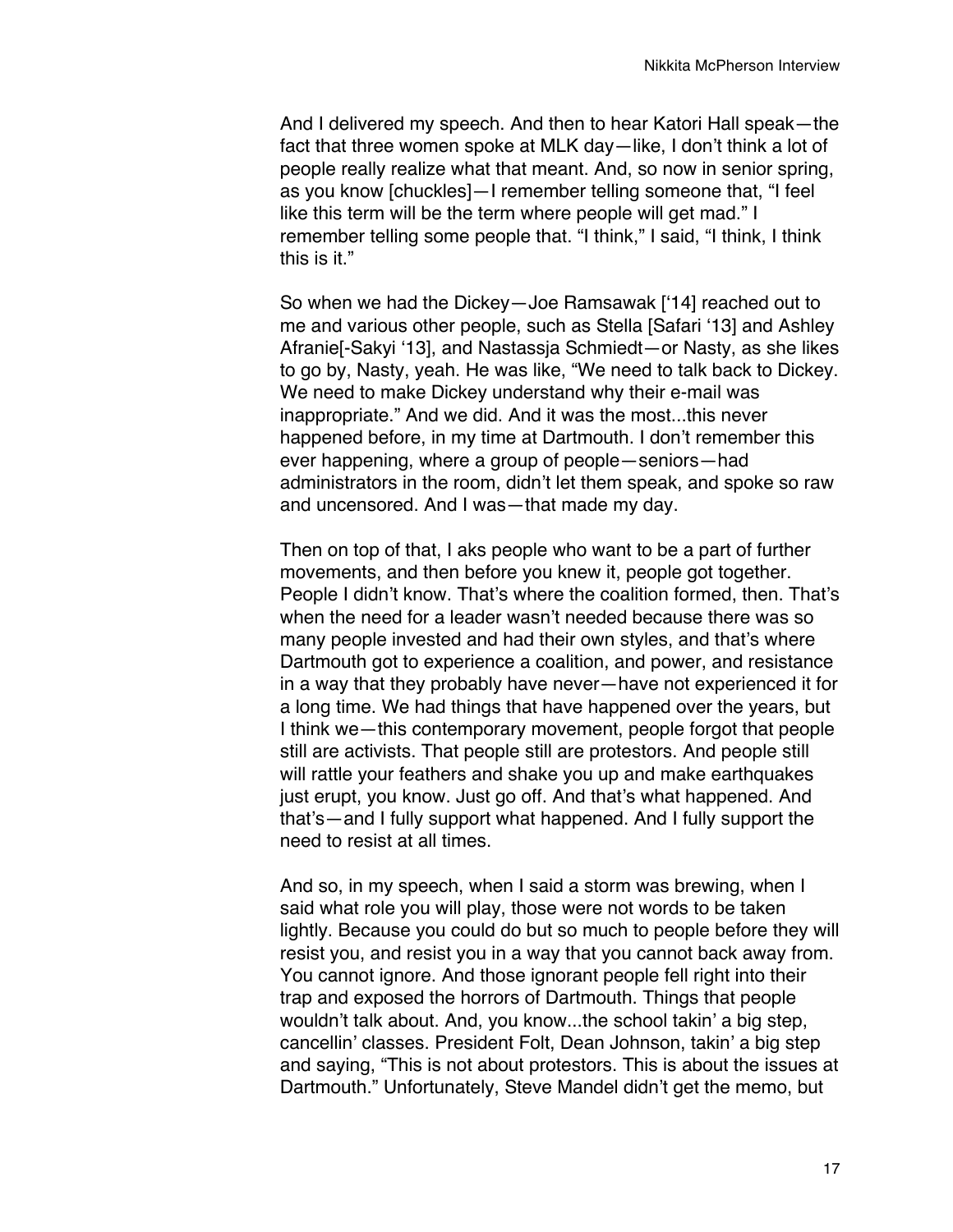you know, maybe we could talk over coffee, and I could understand what made him think he can equate someone bein' threatened with rape with, um, "interrupting a show." But that's besides the point.

But, you know, it's time now. And it's something that I stand by. It's time to collaborate, hold each other accountable, and move forward *together*. Move forward *together*. And so when there are, you know, underclassmen reachin' out to me, White, Black, Latino, Asian—all, everybody, saying, "Oh, Nikkita," like, "What can I do?" "Nikkita, what is privilege?" "What is race?" Like, "I'm a *white kid*. Like, I don't get it." And for me to know and to have been in a place where before I would have been mad at them for coming to me, but for me to be so happy that they're willing to be vulnerable and say "I don't understand." And for them to wanna know what role they can play.

And I will say and I will say it again, you find your passion. And if you find your passion you will drive your interests. And if your interests and your passion is playing guitar, that is your interest and your passion, your contribution to society—because that is what we want. We need passionate people. Because if you're passionate about something, that is positive contribution. So, I don't believe in one solution. I don't believe in one person has to solve everything. I don't believe any of those things. I believe in bringin' everyone into the conversation, in bringin' everyone a part of it, everyone who has a stake to have a voice.

And today, I guess you're lucky, or someone's lucky, I don't know— I was able to meet with GLC and IFC, that is the Greek Leadership—sorry, I forget—Greek Leadership Council, Panhel, Intra-Fraternity Council—something like that, and other presidents and vice-presidents and members of Greeks. I was able to speak with them about how they wanna move forward. And they were able to speak candidly about—just, "We acknowledge there's an issue. We acknowledge how the Greek system may have played a role in a lot of these issues, and we wanna know what we can *do* within our organizations to push this forward."

And just going through this meeting and people literally just—just, I'm like, "Alright, let's get suggestions. Let's get suggestions. Wha'd'you suggest? What are you thinking? What are you thinking? What are you thinking?" And not dismissing anyone's point. And having men in the room, women in the room, who really just want change. Who really are—in this place where, "Okay, now what?" And needin' guidance. And for them to—for me to be able to say,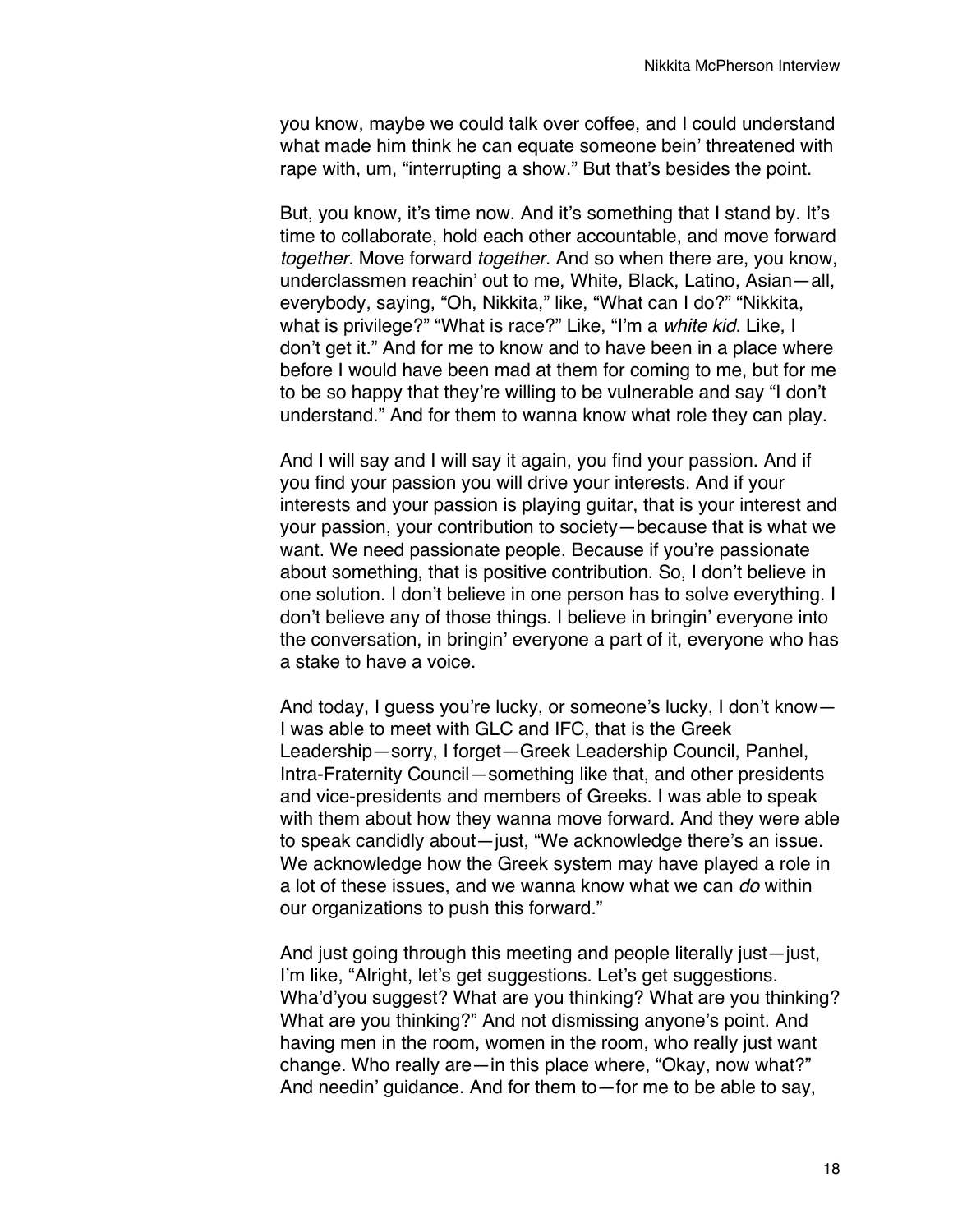"Don't turn to me for guidance; turn to all of us for guidance." For me to have that moment to let them know—especially some of them bein' '14s—and saying, "It's about *everyone.* No one person has the right answer because there's no one solution to this. It's just a complex problem needs to be solved by complex solutions." [Chuckles]

And then I—and then at the end of the meeting the fraternity guys came to me and said, "Nikkita, what is an action item we can do?" And I said, I told them, I said, "You need to acknowledge where your organizations have come short and acknowledge where you need to go." And to not have to argument with them about why that's important, because from Di-—from last week, with the campus dialogue and people realize, "Wait, these are issues we need to—why are we attacking our peers? These are issues we need to deal with."

So, for me to be ending my senior year wif the ability to know that I was able to talk to someone about finding their passion. And I was able to talk to someone else about knowing that this is a team effort. And I was able to talk to someone—is what I came—last junior spring—what my goal was, building community. And today, it finally came full circle [chokes up] that, um, it just takes a little patience. A little resistance, a little stirring up of the pot. A little passion. And a willingness to tear some shit down so that we can build up together.

And the fact it came full circle today is very interesting because it's...it was a beautiful day [chuckles] and it's sunny outside and beautiful. And there's this game called harbor that they coulda been playing and—it—today like—that's not to say there aren't trife-ass people on this campus [chuckles] or in this world, but that's to say that you meet people where they are and they can do—they can shock you. And you can shock yourself.

And the fact that people are like, "Well," like, "Where is OPAL?" Like, "I would like to go to OPAL." Like, this is change that has been happening over the past four years, believe it or not. These are things that've been happening. And slowly happening, and slowly happening. And what the RealTalk group did was say, "You know what? We're tired of you hidin' this. We're tired of you not listenin' to us. We're tired of bein' hurt. We're tired of bein' in pain. We're tired of seein' our friends hurt," like, "Get it together, Dartmouth. Get it together." And we needed to hear that. And we needed to see that.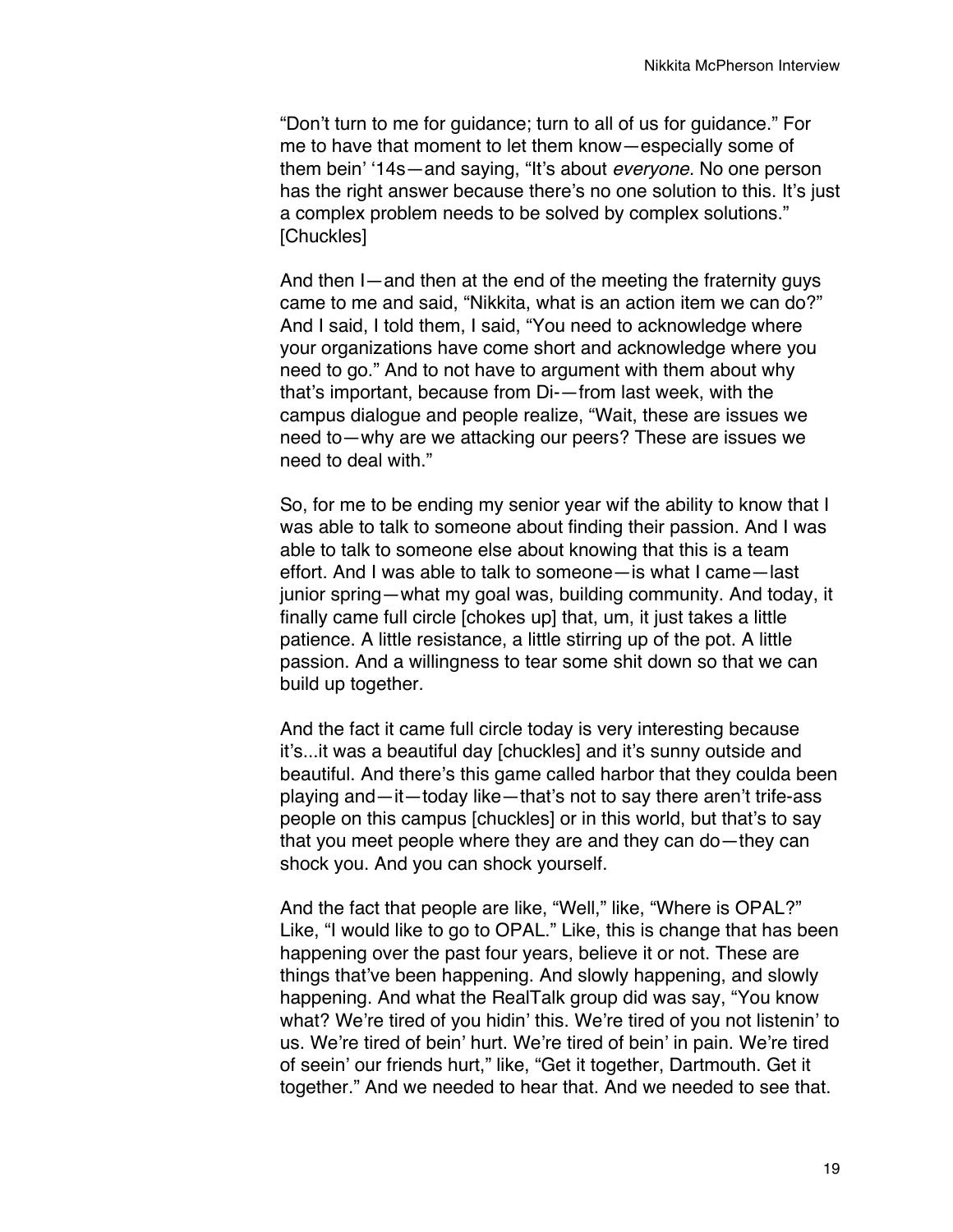And we needed to see what was underneath the evergreens at Dartmouth, and so now we can move forward.

So, yeah. To, you know—my senior year is wrapping up in a way where I'm very hopeful that I can send my kids here, if they wanted to come here. I'm very hopeful that another young lady won't be raped. I'm very hopeful that another person won't be called the nword and someone get away with it. I'm very hopeful for these things.

Is it gonna come in the next three months? I doubt it. But the fact you got people talking who never used to be a part of this conversation is beautiful. And, you know, that doesn't mean I've settled. I always set high expectations, you know, we need to get this shit together quickly. But, um [chuckles]—gotta be realistic in our goals. So, yeah.

I don't know if you have any other questions, or...

- WOMICK: I guess, looking forward past graduation, what do you see your continued involvement with the college looking like?
- McPHERSON: Um—I don't know. [Chuckles] I think it will be—at first I think it will be a lot of interpersonal things. I don't see myself being actively a part of alumni councils and all that shit. I don't. I think it will be very interpersonal and very, you know, peo-—my peers contacting me and saying, "Oh, we have this thing about this," like, "Can you help me think through this?" Or things like that, which is what some upp- —some alumni did for me throughout this year. And I think that's the role I might play for a few years, before I find my niche to how I wanna be actively involved as an alum.
- WOMICK: Mhmm. So, with four years under your belt, little bit of perspective, who would you say is a part of the Dartmouth community and, I guess, before that even, do you think there is such a thing as a cohesive Dartmouth community? And, if so, who gets included in that and who maybe gets left out?
- McPHERSON: I think we need to start saying Dartmouth communit*ies* because it's always problematic when you make something singular because you dismiss the very dynamic, complex realities that are here that make up communities. Where you see a bunch of Black students and you think they all got the same experience when they don't. You see a bunch of White students, you think they all got the same